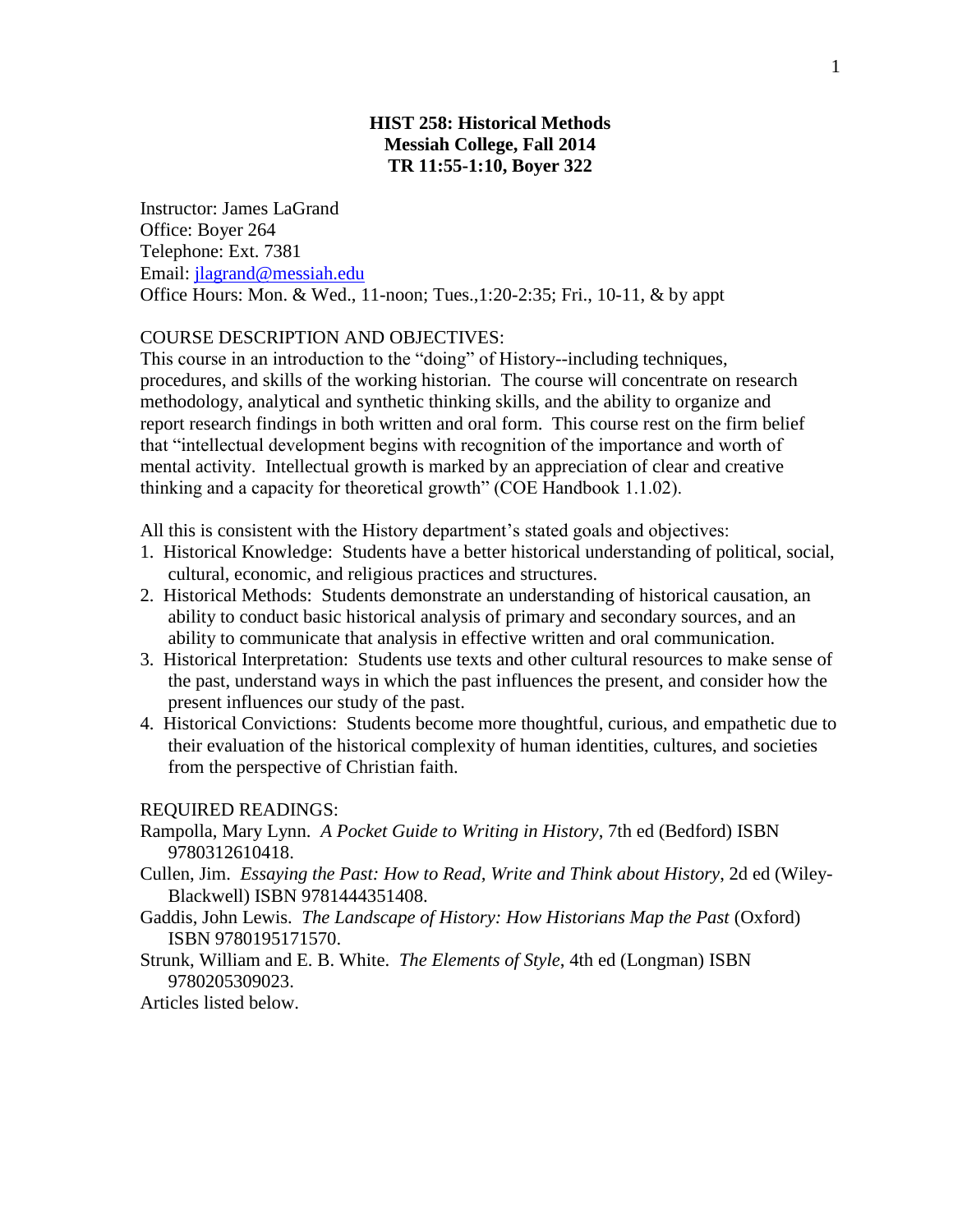# COURSE REQUIREMENTS:

Read all assigned readings.

Write quizzes as assigned.

Participate regularly in class.

Write at least 5 journal entries / blog posts over the course of the semester.

Write an essay of 4-6 double-spaced pages responding to the Gaddis book.

Write a research paper of 12-15 double-spaced pages.

Write an essay of 4-6 double-spaced pages reflecting on your relationship to the discipline of History.

# STANDARD OF EVALUATION:

The final grade for the course will be derived as follows:

| quizzes                            | 5%  |
|------------------------------------|-----|
| annotated bibliography             | 5%  |
| participation & oral presentations | 10% |
| journal/blog posts                 | 10% |
| essay on Gaddis book               | 10% |
| research paper                     | 50% |
| reflective essay on History        | 10% |

#### NOTE ON ELECTRONIC DEVICES AND CLASSROOM COURTESY:

Electronic devices can be a source for both good and ill in education. On the one hand, the proliferation of the internet and portable computers have made vast amounts of information available to more people at more places in more places. The operating hours of libraries and archives no longer pose a barrier to study and research. This is certainly a good thing. On the other hand, the proliferation of electronic devices has also produced what some have called the "problem of divided attention." Although some people can truly and effectively multi-task, many others find themselves permanently distracted by ringtones, twitter feeds, incoming emails, and the like. And since a class such as ours is a community that hopefully cares about our neighbor's opportunity to learn as well as our own, this problem of divided attention is not just an individual problem, but a corporate one, as well. As a result, I'd ask that you observe the following classroom rules out of courtesy both for your classmates and for me.

Regarding cell phones: Please turn off your cell phone before coming into the classroom. Do not answer the phone or text during class. If you are expecting a very important call, please put your phone on vibrate (silent), and let me know about the situation before class begins.

Regarding laptop computers: You are welcome to bring your computer to lecture to take notes and to seminar to take notes and access online readings, but while in lecture and seminar, please use your computer only for purposes related to this course. Do not use computers for entertainment (i.e. surfing, gaming, chatting, messaging, emailing, etc.) during class. If you use your computer to take notes, please email them to me following class.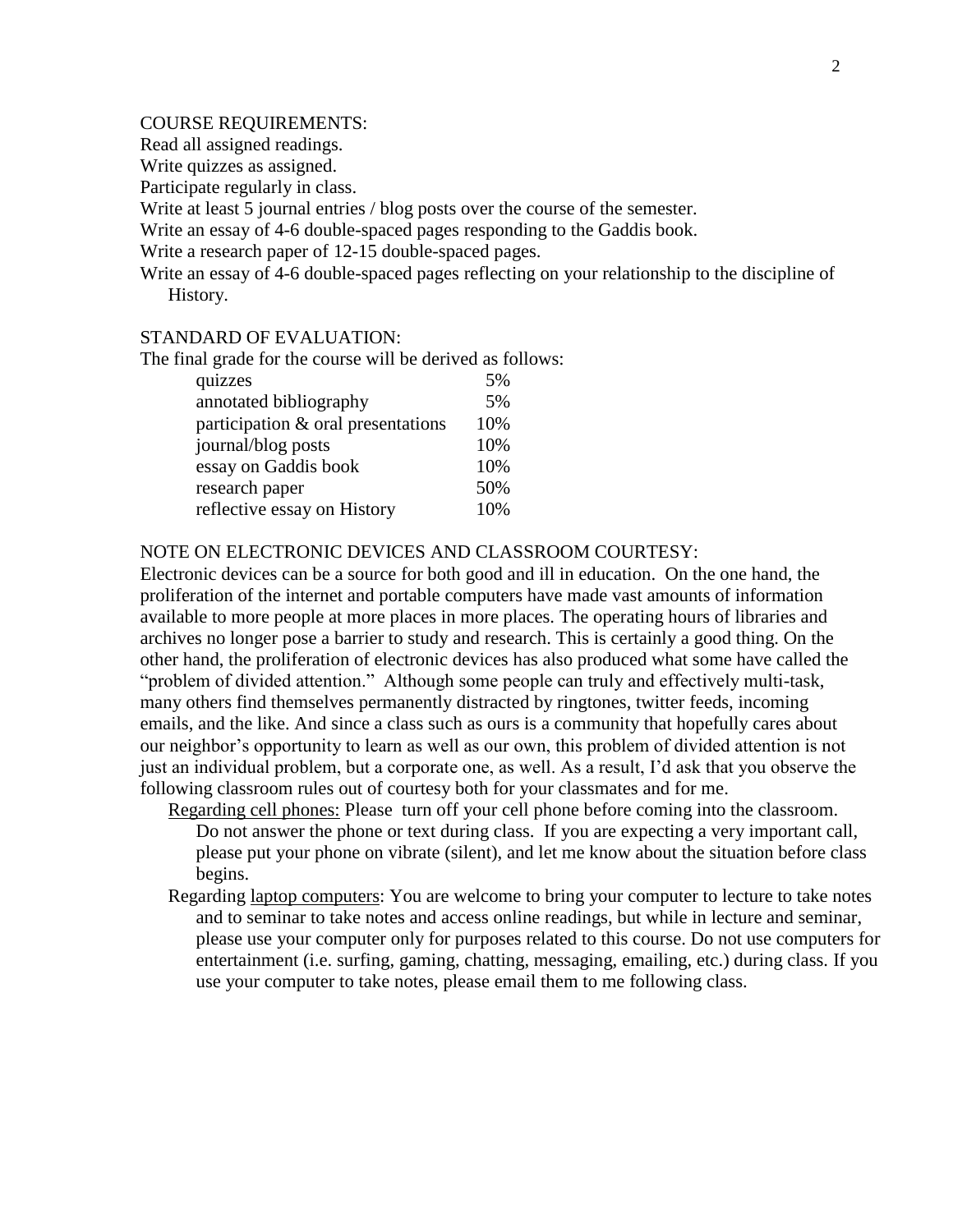# NOTE ON ACADEMIC INTEGRITY:

Personal integrity is a behavioral expectation for all members of the Messiah community: administration, faculty, staff, and students. Violations of academic integrity are not consistent with the community standards of Messiah College. These violations include:

- Plagiarism: Submitting as one's own work part or all of any assignment (oral or written) which is copied, paraphrased, or purchased from another source, including on-line sources, without the proper acknowledgment of that source. Examples: failing to cite a reference, failing to use quotation marks where appropriate, misrepresenting another's work as your own, etc.
- Cheating: Attempting to use or using unauthorized material or study aids for personal assistance in examinations or other academic work. Examples: using a cheat sheet, altering a graded exam, looking at a peer's exam, having someone else take the exam for you, using any kind of electronic device, communicating via email, IM, or text messaging during an exam, etc.
- Fabrication: Submitting altered or contrived information in any academic exercise. Examples: falsifying sources and/or data, etc.
- Misrepresentation of Academic Records: Tampering with any portion of a student's record. Example: forging a signature on a registration form or change of grade form on paper or via electronic means.
- Facilitating Academic Dishonesty: Helping another individual violate this policy. Examples: working together on an assignment where collaboration is not allowed, doing work for another student, allowing one's own work to be copied.
- Unfair Advantage: Attempting to gain advantage over fellow students in an academic exercise. Examples: lying about the need for an extension on a paper, destroying or removing library materials, having someone else participate in your place, etc.

Penalties for Violations of the Academic Integrity Policy - A faculty member may exercise broad discretion when responding to violations of the Academic Integrity Policy. The range of responses may include failure of the course to a grade reduction of the given assignment. The typical consequence for violations will be failure of the assignment. Some examples of serious offenses which might necessitate the penalty of the failure of the course include cheating on an examination, plagiarism of a complete assignment, etc. The academic integrity policy in its entirety can be found in the student handbook and should be reviewed by every student, as the primary responsibility for knowledge of and compliance with this policy rests with the student.

### NOTE ON AMERICANS WITH DISABILITIES ACT:

Any student whose disability falls within ADA guidelines should inform the instructor at the beginning of the semester of any special accommodations or equipment needs necessary to complete the requirements for this course. Students must register documentation with the Office of Disability Services. Contact [DisabilityServices@messiah.edu,](mailto:DisabilityServices@messiah.edu) (717) 796-5382.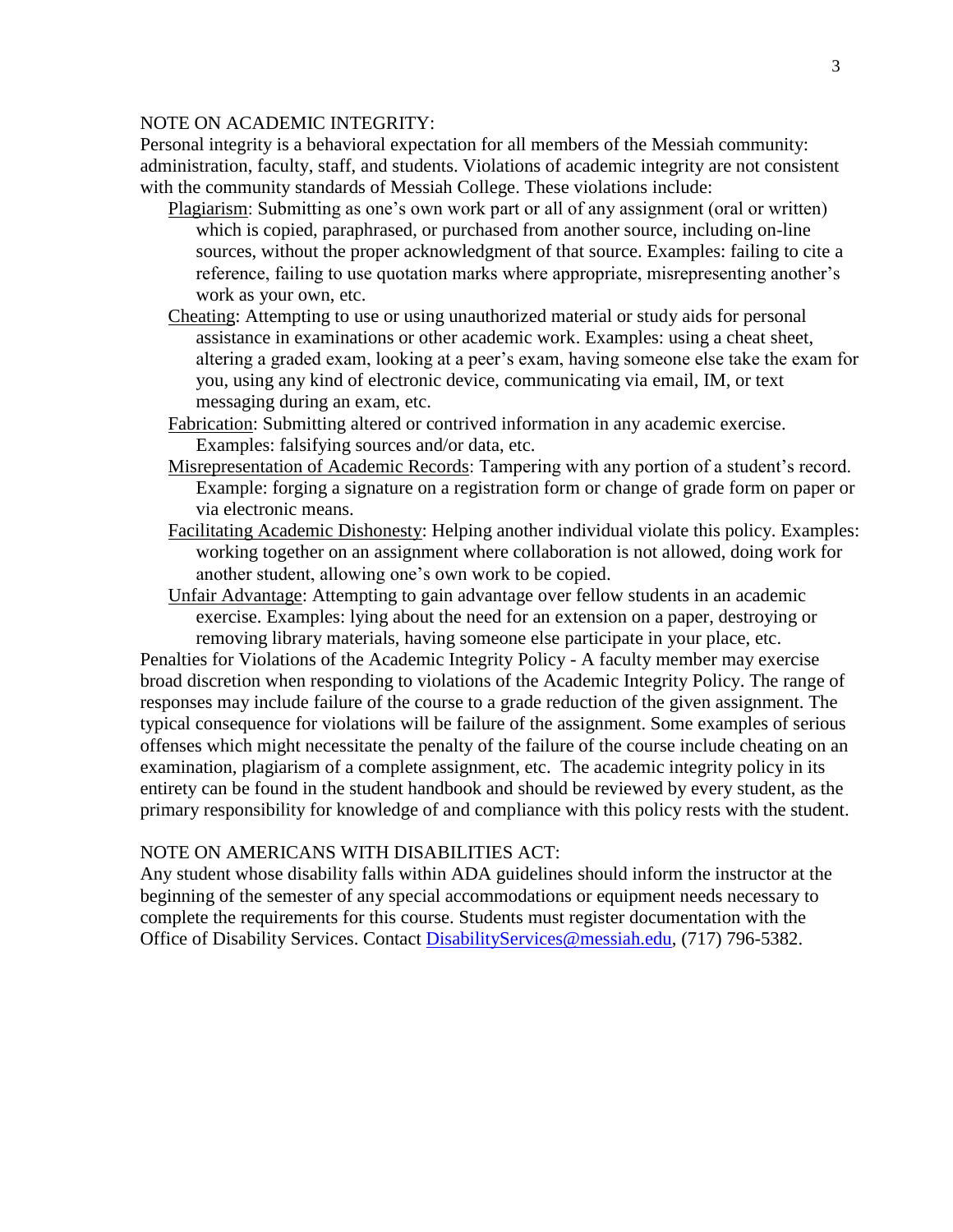# **SCHEDULE**

#### (NOTE: ALL DETAILS SUBJECT TO CHANGE)

#### **Tues., Sept. 2: Introduction**

**Thurs., Sept. 4: History as a Discipline** Reading: Rampolla, ch. 1 Cullen, introduction & chs. 1-2

**Tues., Sept. 9: History as a Discipline** Reading: Gaddis, preface, chs. 1-4

**Thurs., Sept. 11: History as a Discipline** Reading: Gaddis, chs. 5-6

**Tues., Sept. 16: History as a Discipline** Essay on Gaddis **DUE** Reading: Gaddis, chs. 7-8

**Thurs., Sept. 18: Reading and Using Primary Sources** Primary source analysis **DUE** Reading: Rampolla, chs. 2-3

**Tues., Sept. 23: Reading and Using Secondary Sources** Response to journal article **DUE** Reading: Cullen, ch. 6

**Thurs., Sept. 25: No class meeting**

**Tues., Sept. 30: Initial Presentation of Research Projects** Research paper topic **DUE**

**Thurs., Oct. 2: Fieldwork in the Archives** Reading: Cullen, chs. 3-5

**Tues., Oct. 7: Fieldwork in the Library**

**Thurs., Oct. 9: Fall Recess; no class meeting** 

**Tues., Oct. 14: Fieldwork Online** Annotated bibliography **DUE** Reading: Cullen, Appendix E

**Thurs., Oct. 16: Writing -- Composition and Style** Reading: Strunk & White, foreword, introduction, part II, & part V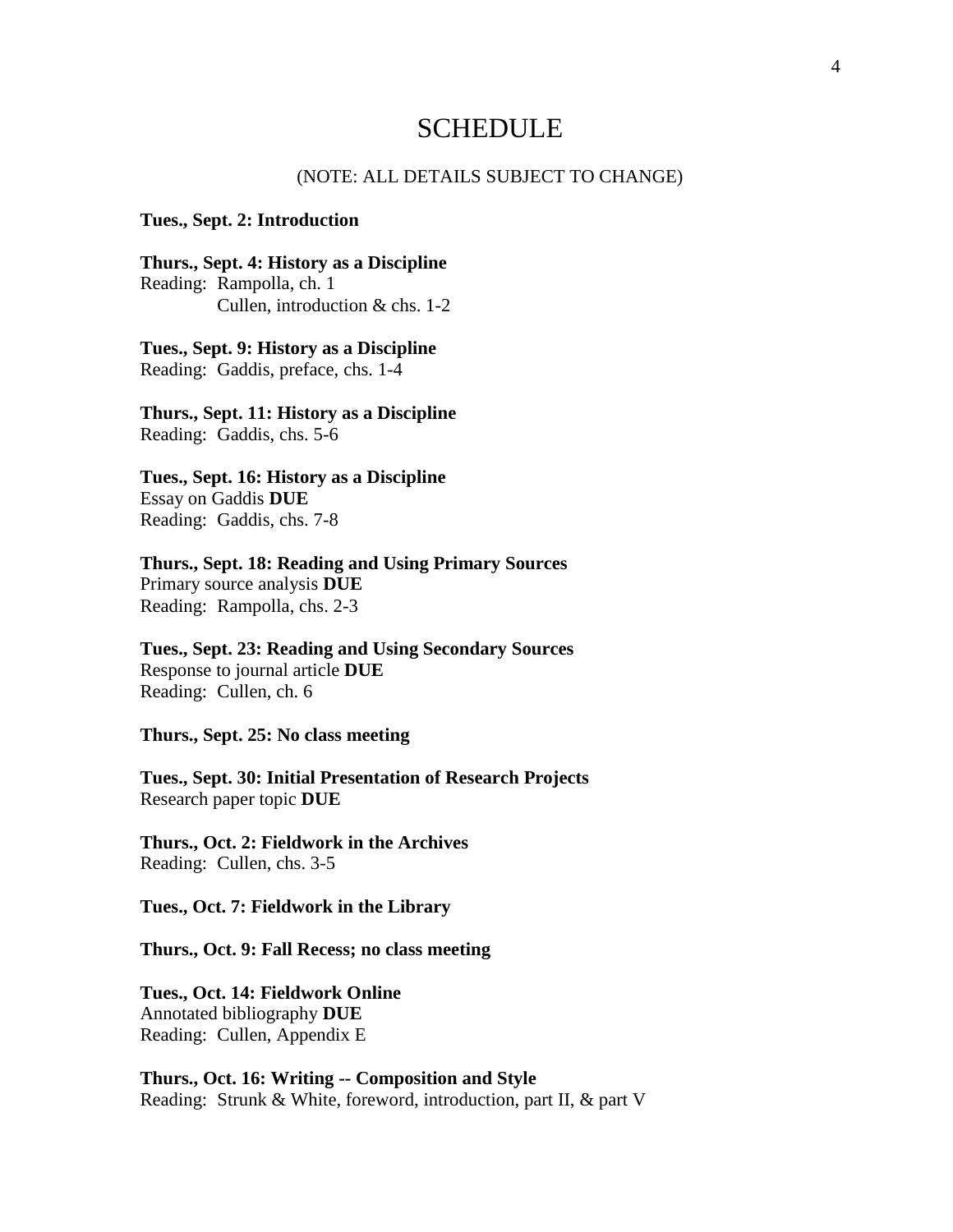# **Tues., Oct. 21: Writing -- Structure and Organization**

Reading: Rampolla, chs. 4-5 Cullen, chs. 7-16 & Appendices A & B

# **Thurs., Oct. 23: Guest speaker: Dr. Philip J. Deloria**

Reading: Philip J. Deloria, "Thinking about Self in a Family Way," *The Journal of American History* 89 (June 2002): 25-29. Available via Academic Search Complete. Philip J. Deloria, "Three Lives, Two Rivers: One Marriage and the Narratives of American Colonial History," *Rikkyo American Studies* 32 (March 2010): 103-128. <https://www.rikkyo.ac.jp/research/laboratory/IAS/ras/32/deloria.pdf>

# **Tues., Oct. 28: Writing -- Ethics**

Reading: Rampolla, ch. 6 Cullen, Appendix D David Plotz, "The Plagiarist," Slate (January 11, 2002) [http://www.slate.com/articles/news\\_and\\_politics/assessment/2002/01/the\\_plagiarist.html](http://www.slate.com/articles/news_and_politics/assessment/2002/01/the_plagiarist.html) "How the Ambrose Story Developed," History News Network (4-21-10) <http://hnn.us/article/504> Nancy Isenberg & Andrew Burstein, "America's worst historians," Salon (August 19, 2012) [http://www.salon.com/2012/08/19/americas\\_worst\\_historians/](http://www.salon.com/2012/08/19/americas_worst_historians/)

# **Thurs., Oct. 30: Writing -- Documentation and Citation**

Reading: Rampolla, ch. 7; Cullen, Appendix C Purdue University Online Writing Lab, "Chicago Manual of Style 16th Edition" <https://owl.english.purdue.edu/owl/resource/717/01/>

# **Tues., Nov. 4: No class meeting; individual conferences on papers**

**Thurs., Nov. 6: No class meeting; individual conferences on papers**

**Tues., Nov. 11: Student presentations**

**Thurs., Nov. 13: Student presentations (cont.)** First draft of research paper **DUE**

# **Tues., Nov. 18: Varieties of History: Quantitative and Narrative - led by group 1 and 2**

Reading: Margo Anderson, "Quantitative History"

<http://www.hist.umn.edu/~ruggles/hist5011/Margo-Outwaite-Ch-14.pdf> Marc Parry, "Quantitative History Makes a Comeback," *Chronicle of Higher Education* (February 25, 2013)<http://chronicle.com/article/Quantifying-the-Past/137419/> Jill Lepore, "Historical Writing and the Revival of Narrative," Nieman Reports (Spring 2002) [http://www.nieman.harvard.edu/reports/article/101496/Historical-Writing-and-the-](http://www.nieman.harvard.edu/reports/article/101496/Historical-Writing-and-the-Revival-of-Narrative.aspx)[Revival-of-Narrative.aspx](http://www.nieman.harvard.edu/reports/article/101496/Historical-Writing-and-the-Revival-of-Narrative.aspx)